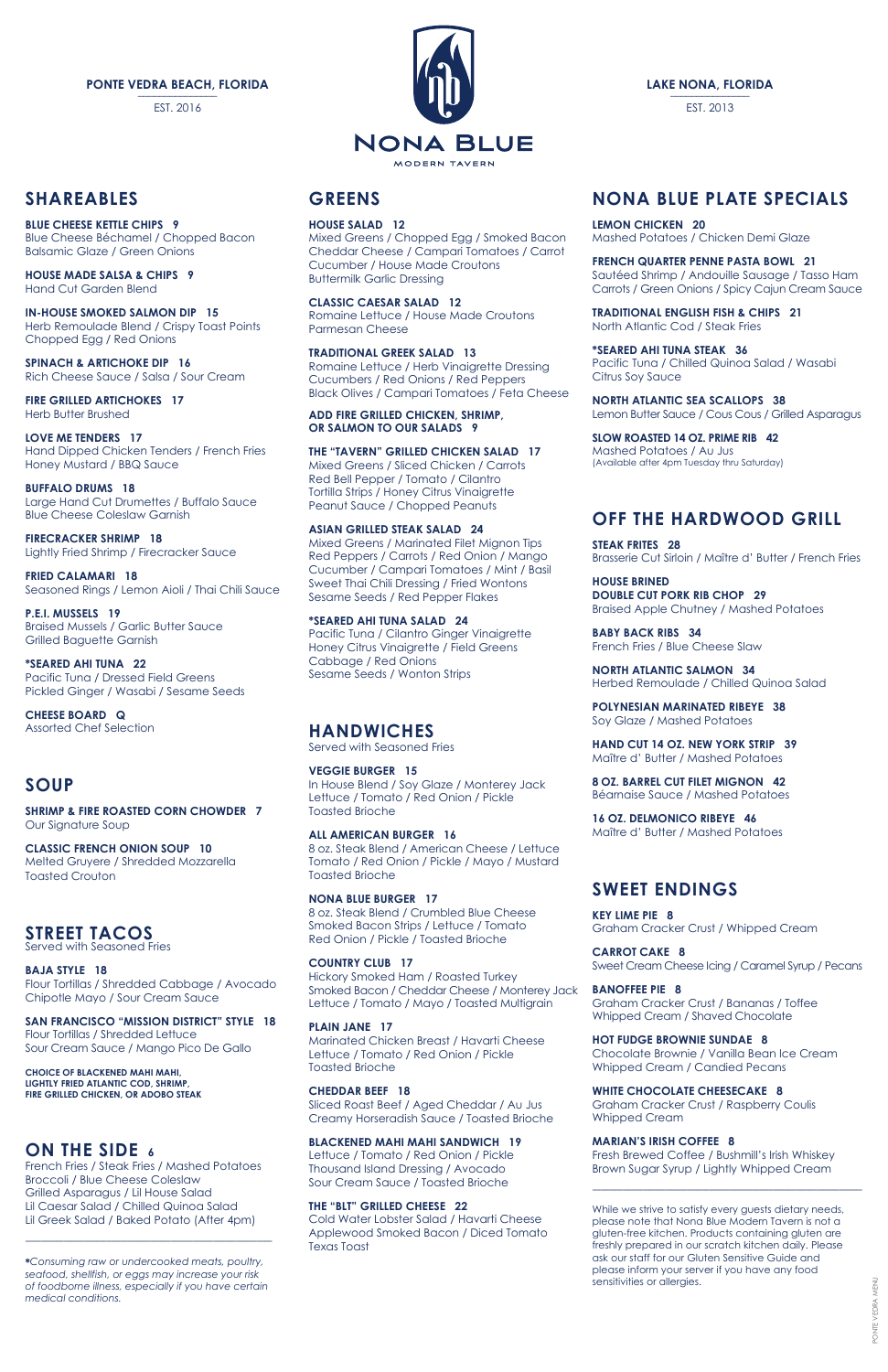# **CHAMPAGNE AND SPARKLING**

**LA MARCA PROSECCO** / Veneto, Italy **9/34 FRANCOIS MONTAND** / Split / Brut or Rose / France **11 VEUVE CLICQUOT YELLOW LABEL BRUT** / France **16/62 TAITTINGER** / France **62**

### **ROSE**

**NOTORIOUS PINK** / France **9/34 THE PALM BY WHISPERING ANGEL** / Cotes de Provence, France **11/42 FLEURS DE PRAIRIE** / Cotes de Provence, France **12/46**

### **SAUVIGNON BLANC**

**WHITEHAVEN** / Marlborough, NZ **9/34 HONIG** / Napa Valley **11/42 LOVEBLOCK BY KIM CRAWFORD** / Marlborough, NZ **12/46 TERRUNYO** / Casablanca Valley, Chile **12/46**

### **CHARDONNAY**

**WILLIAM HILL** / Central Coast **9/34 KENDALL JACKSON VINTNERS RESERVE** / California **12/46 INTERCEPT BY CHARLES WOODSON** / Paso Robles 13/50 **SONOMA CUTRER** / Sonoma Coast **13/50 TOAD HOLLOW UNOAKED** / Mendocino County **13/50 CHALK HILL** / Sonoma Coast **15/58 ROMBAUER** / Carneros **16/60 CHATEAU MONTELENA** / Napa Valley **78**

# **WORLDLY WHITES**

**BARONE FINI PINOT GRIGIO** / Valdadige, Italy **9/34 LA PERLINA MOSCATO** / Veneto, Italy **9/34 SCHLOSS VOLLRADS RIESLING** / Rheingau, Germany **11/42 CONUNDRUM WHITE BLEND** / Rutherford **13/50 SANTA MARGHERITA PINOT GRIGIO** / Alto Adige, Italy **14/54**

### **PINOT NOIR**

**MURPHY GOODE** / California **9/34 INTERCEPT BY CHARLES WOODSON** / Monterey **12/46 LA CRÈMA** / Sonoma Coast **13/50 MEIOMI** / Monterey County **14/54 SIDURI** / Santa Barbara County **14/54 BELLE GLOS** / Clark and Telephone / Santa Barbara County **16/60**

# **MERLOT**

**COLUMBIA VALLEY** / Washington **9/34 ST. FRANCIS** / Sonoma County **11/42 SILVERADO** / Napa Valley **55**

# **CABERNET SAUVIGNON**

**BOGLE** / California **9/34 JOEL GOTT 815** / California **12/46 INTERCEPT BY CHARLES WOODSON** / Paso Robles 13/50 **SMITH AND HOOK** / Central Coast **14/54 JOSH CELLARS RESERVE** / Paso Robles **15/58 RODNEY STRONG KNIGHTS VALLEY** / Sonoma County **18/68 SILVER OAK** / Alexander Valley **110 CAYMUS SPECIAL SELECTION** / Napa Valley **225 BERINGER PRIVATE RESERVE** / Napa Valley **275 JOSEPH PHELPS INSIGNIA** / Napa Valley **350**

# **ZINFANDEL**

**FOUR VINES** / Lodi **9/34**

**ALEXANDER VALLEY SIN ZIN** / Alexander Valley **11/42 KLINKER BRICK** / Lodi **42 ROMBAUER** / Napa Valley **58**

### **INTERNATIONAL REDS**

**KAIKEN RESERVA MALBEC** / Mendoza, Argentina **9/34 TEMPUS TWO SHIRAZ** / Australia **12/46 LA FLOR by PAUL HOBBS CABERNET SAUVIGNON** / Mendoza, Argentina **13/50 LAGONE AIA VECCHIA SUPER TUSCAN** / Tuscany, Italy **13/50**

### **RED BLENDS**

**ANNABELLA 5** / California **11/42 KULETO FROG PRINCE** / Lake County, California **12/46 INTERCEPT BY CHARLES WOODSON** / Paso Robles 13/50 **THE PRISONER** / Napa Valley **18/68 CHAPPELLET MOUNTAIN CUVEE** / Napa Valley **54 ORIN SWIFT PAPILLON** / Napa Valley **88**

### **SEASONAL SANGRIA** (Red or White)

Our signature recipes are created by blending fruit, select spirits, fresh juices, spices, and herbs. Available by the glass or carafe. **9/34**

# **OUT OF THE BLUE COCKTAILS**

Classically Inspired / Modern Twist **LIME IN THE COCONUT 11** Bacardi Coconut Rum / Cointreau / Fresh Lime / Fresh Mint **RELEASE THE KRAKEN 11** Kraken Spiced Rum / Goslings Ginger Beer / Whiskey Barrel Aged Bitters **CHEAPER THAN THERAPY 12** Cucumber Vodka Infusion / St. Germaine Elderflower Liqueur Lemon Juice / Simple Syrup / Fresh Basil / Fresh Cucumber

**COMFORTABLY NUMB 12** Pear Vodka Infusion / St. Germaine Elderflower Liqueur White Cranberry Juice / Lime Juice / Cinnamon

**GARDEN OF EDEN 12** Sipsmith V.J.O.P. Gin / St. Germaine Elderflower Liqueur / Fresh Cucumber Fresh Mint / Fresh Basil / Fresh Lime

**MY PSYCHIATRIST 12** Plantation XO Reserve Rum / Cinnamon Vanilla Clove Syrup / Lime Juice **ONE NIGHT IN BANGKOK 12**

Corazon Blanco Tequila / Domaine De Canton Ginger Liqueur Pineapple Juice / Lime Juice / Cayenne Pepper

**PORKY'S OLD FASHIONED 13** Knob Creek Smoked Maple Bourbon / Hickory Smoked Tincture Cherry Bitters / Orange Bitters / Candied Bacon

**BABY BLUE COSMOPOLITAN 14** Ketel One Citroen Vodka / Blue Curacao / White Cranberry Juice Simple Syrup / Lime Juice

**NEW FASHIONED 14** 1792 Small Batch Bourbon / Orange Bitters / Simple Syrup / Amarena Cherries

**SAZERAC 14** Sazerac Rye / Herbsaint / Peychaud's Bitters / Sugar Cube **TIPPLING TEA 14**

Southern Comfort / Firefly Sweet Tea Vodka / Myers's Platinum White Rum Miles' Gin / Peach Schnapps / House Sour Mix

**TRUE BLUE 14** Ketel One Vodka / Blue Cheese Stuffed Olives

# **MAIN SQUEEZE**

**GREYHOUND 11** Wheatley Vodka / Fresh Squeezed Grapefruit Juice **SCREWDRIVER 11** Wheatley Vodka / Fresh Squeezed Orange Juice

### **WHAT'S ON TAP**

**BASS ALE** / England / 4.4 abv **6 BELL'S TWO HEARTED IPA** / Michigan / 7.0 abv **5 FAT TIRE AMBER ALE** / Colorado / 5.0 abv **5 GUINNESS STOUT** / Ireland / 4.2 abv **6 HARP LAGER** / Ireland / 4.5 abv **6 HOEGAARDEN** / Belgium / 4.9 abv **6 KENTUCKY BOURBON BARREL ALE** / Kentucky / 8.2 abv **6 LAGUNITAS IPA** / California / 6.2 abv **6 LEXINGTON VANILLA BARREL CREAM ALE** / Kentucky / 5.5 abv **6 MAGNER'S IRISH CIDER** / Ireland / 4.7 abv **5 SAMUEL ADAMS SEASONAL** / Massachusetts / abv varies **5 SMITHWICKS** / Ireland / 5.0 abv **6 STELLA ARTOIS** / Belgium / 5.2 abv **6**

# **LOCAL CRAFTS**

**INTUITION IPA** / Jacksonville / 6.75 abv **6 LOCAL'S FAVORITE** (Rotating) / Florida / abv varies **Q VETERANS UNITED RAGING BLONDE ALE** / Jacksonville / 5.2 abv **6**

### **ALL BOTTLED UP**

**AMSTEL LIGHT 5 ANGRY ORCHARD CIDER 5**

**BLUE MOON 5 BUD LIGHT 4 BUDWEISER 4 COORS LIGHT 4 CORONA 5 CORONA LIGHT 5 DOS EQUIS 5 HEINEKEN 5 MICHELOB ULTRA 4 MILLER LITE 4 NEWCASTLE BROWN ALE 5 PABST BLUE RIBBON 4 SAMUEL ADAMS BOSTON LAGER 4 YUENGLING 4**

### **HARD SELTZERS TRULY 5 WHITE CLAW 5**

*Thank you for choosing Nona Blue. We look forward to serving you again soon. Please submit any comments or suggestions at* **www.nonablue.com**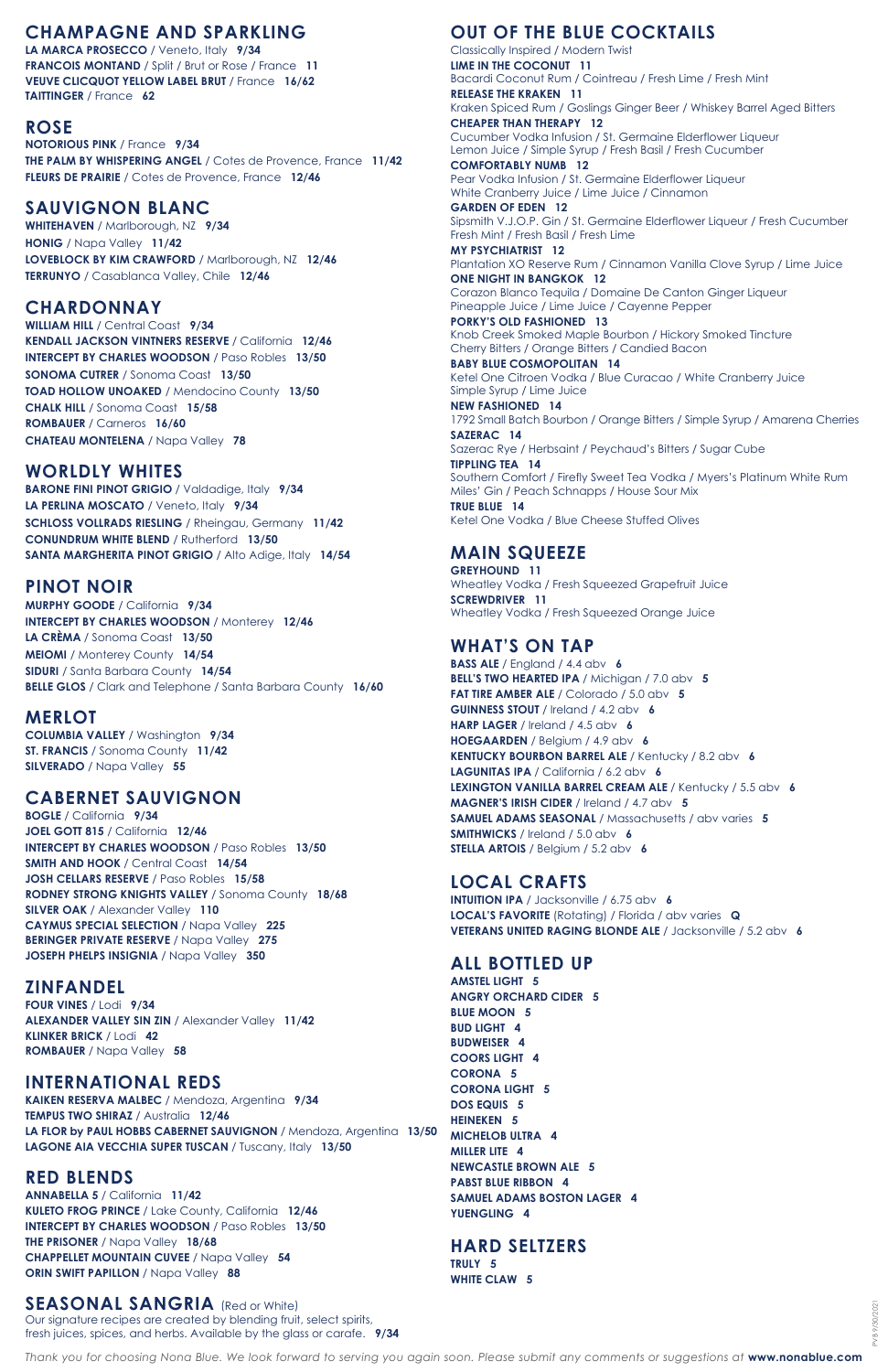EST. 2016





# **CHILDREN'S MENU**

**KRAFT MACARONI AND CHEESE 6** American Classic

**PEANUT BUTTER AND GRAPE JELLY 6** Served with a Fruit Cup

**FOUR CHEESE PIZZA 7** Cheddar / Mozzarella / Provolone / Parmesan

**GRILLED CHEESE 7** Served with a Fruit Cup

**LOVE ME TENDERS AND FRIES 7** Hand Dipped Tenders

**PENNE PASTA BOWL 7** Alfredo / Butter / Parmesan or Marinara Sauce

**CHEESEBURGER AND FRIES 8** Three Meat Blend / American Cheese

All meals served with choice of beverage.

Children's menu is available to those 12 years old and under.

Thank you for your understanding.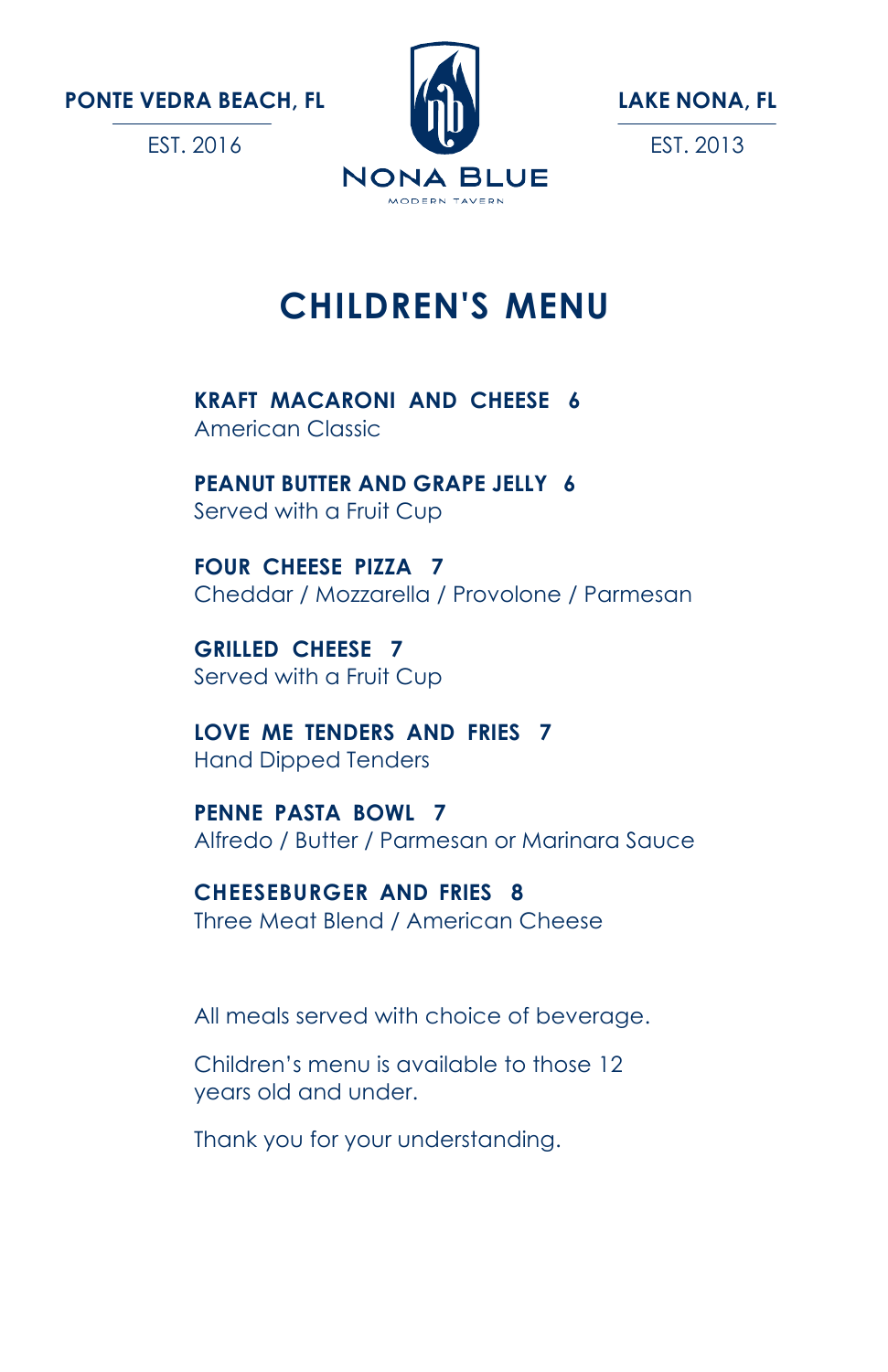EST. 2016



**LAKE NONA, FL**

EST. 2013

### **NONA BLUE** MODERN TAVERN

# **HAPPY HOUR**

### **HOUSE POURS 7**

 WHEATLEY Vodka / MILES' Gin / MYER'S PLATINUM WHITE Rum CORAZON Tequila / 1792 Small Batch Bourbon

### **PREMIUM WINES 7**

WILLIAM HILL / Chardonnay BARONE FINI / Pinot Grigio MURPHY-GOODE / Pinot Noir NOTORIOUS PINK / Rose

BOGLE / Cabernet COLUMBIA VALLEY / Merlot

### **WHAT'S ON TAP? 5**

BASS ALE / England BELL'S TWO HEARTED IPA / Michigan BOURBON BARREL ALE / Kentucky FAT TIRE AMBER ALE / Colorado GUINNESS STOUT / Ireland HARP LAGER / Ireland HOEGAARDEN / Belgium INTUITION IPA / Jacksonville

LAGUNITAS IPA / California LOCAL'S FAVORITE / Florida MAGNER'S IRISH CIDER / Ireland RAGING BLONDE ALE / Jacksonville SAMADAMSSEASONAL/Massachusetts SMITHWICKS / Ireland STELLA ARTOIS / Belgium VANILLA BARREL ALE / Kentucky

### **SHAREABLES**

BLUE CHEESE KETTLE CHIPS **5** / CHIPS AND SALSA **5 /** SPINACH AND ARTICHOKE DIP **10**

### **HOURS**

Monday – Friday 3:30pm - 6:30pm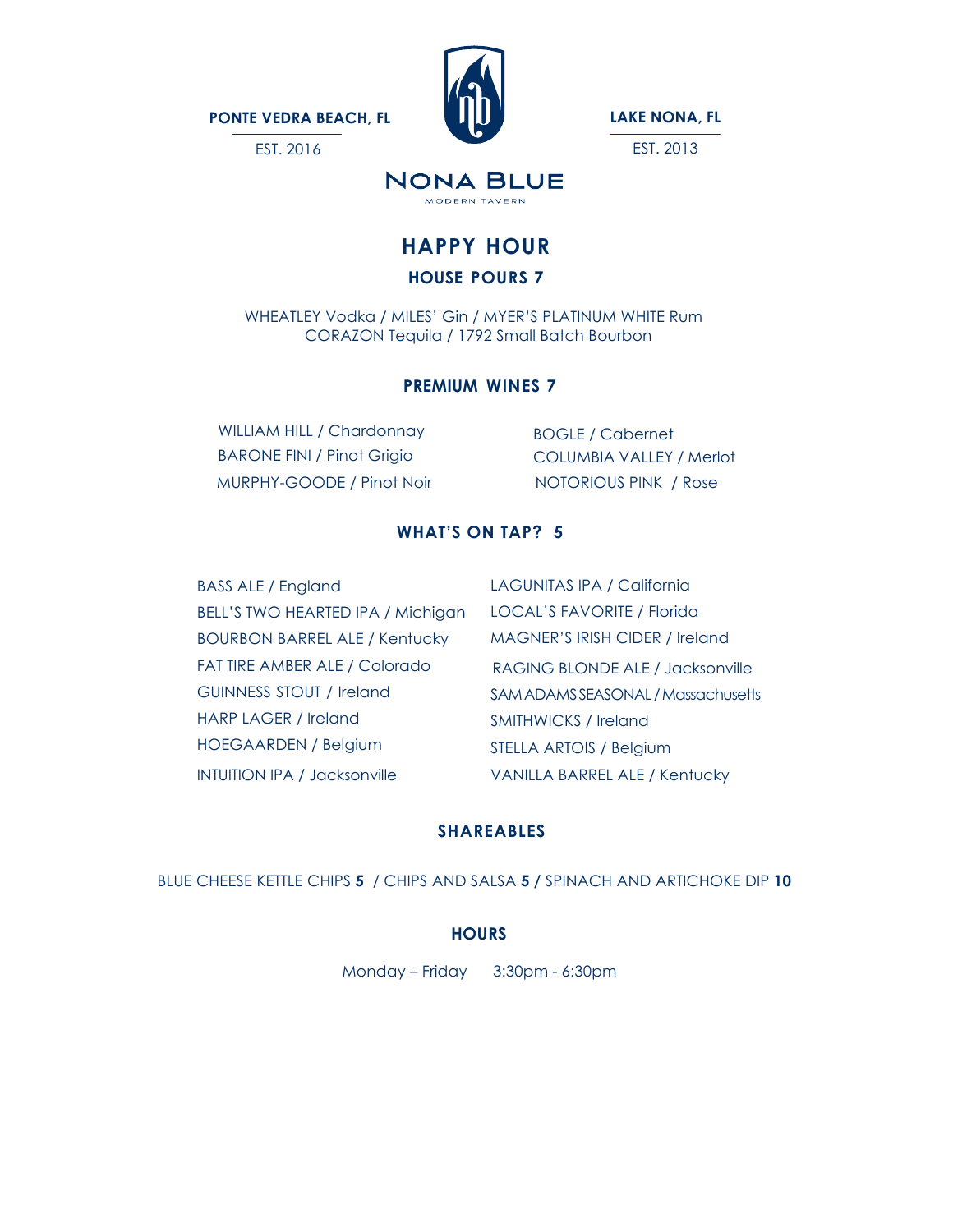EST. 2016



**LAKE NONA, FL** EST. 2013

### **GLUTEN SENSITIVE GUIDE**

Our Gluten Sensitive Guide is designed for those with gluten sensitivities or those who prefer to avoid gluten for nutritional reasons. While we strive to satisfy every guests dietary needs, please note that Nona Blue Modern Tavern is not a gluten-free kitchen. Products containing gluten are freshly prepared in our scratch kitchen daily. Please inform your server if you have any food sensitivities or allergies.

#### **HOUSE SALAD 12**

No Croutons

#### **TRADITIONAL GREEK SALAD 13**

Romaine Lettuce / Herb Vinaigrette Dressing / Cucumbers / Red Onions Red Peppers / Black Olives / Campari Tomatoes / Feta Cheese

*ADD GRILLED CHICKEN, GRILLED SHRIMP, OR SALMON TO OUR SALADS 9*

#### **FIRE GRILLED ARTICHOKES 17**

Herb Butter Brushed and Served with Remoulade

#### **SAUTÉED CALAMARI 18**

Calamari Rings / Lemon Aioli / Thai Chili Sauce

#### **SAUTÉED FIRECRACKER SHRIMP 18**

Served with Firecracker Sauce

#### **BAJA STYLE 18**

Lettuce Bed / Shredded Cabbage / Avocado / Chipotle Mayo Sour Cream Sauce / French Fries

**SAN FRANCISCO "MISSION DISTRICT" STYLE 18**

Lettuce Bed/ Sour Cream Sauce / Mango Pico De Gallo

*CHOICE OF BLACKENED MAHI MAHI, GRILLED CHICKEN, GRILLED SHRIMP OR ADOBO STEAK*

### **OUR FRESH FISH TOPPED WITH MANGO PICO DE GALLO MKT**

Served with Asparagus

### **LEMON CHICKEN 20**

Mashed Potatoes / Chicken Demi Glaze

#### **STEAK FRITES 28**

Brasserie Cut Sirloin / Maître D' Butter / French Fries

#### **HOUSE BRINED DOUBLE CUT PORK CHOP 29**

Mashed Potatoes / Braised Apple Chutney

#### **BABY BACK RIBS 34**

French Fries / Blue Cheese Slaw

**NORTH ATLANTIC SEA SCALLOPS 38** Mashed Potatoes / Asparagus Garnish (No Lemon Butter)

#### **HAND CUT 14 OZ. NEW YORK STRIP 39** Asparagus

#### **8 OZ. BARREL CUT FILET MIGNON 42**

Mashed Potatoes / Béarnaise

#### **SIDES 6**

 French Fries / Steak Fries / Mashed Potatoes / Broccoli / Asparagus / Blue Cheese Slaw Lil House Salad (No Croutons) / Lil Caesar Salad (No Croutons) / Lil Greek Salad Baked Potato (After 4pm)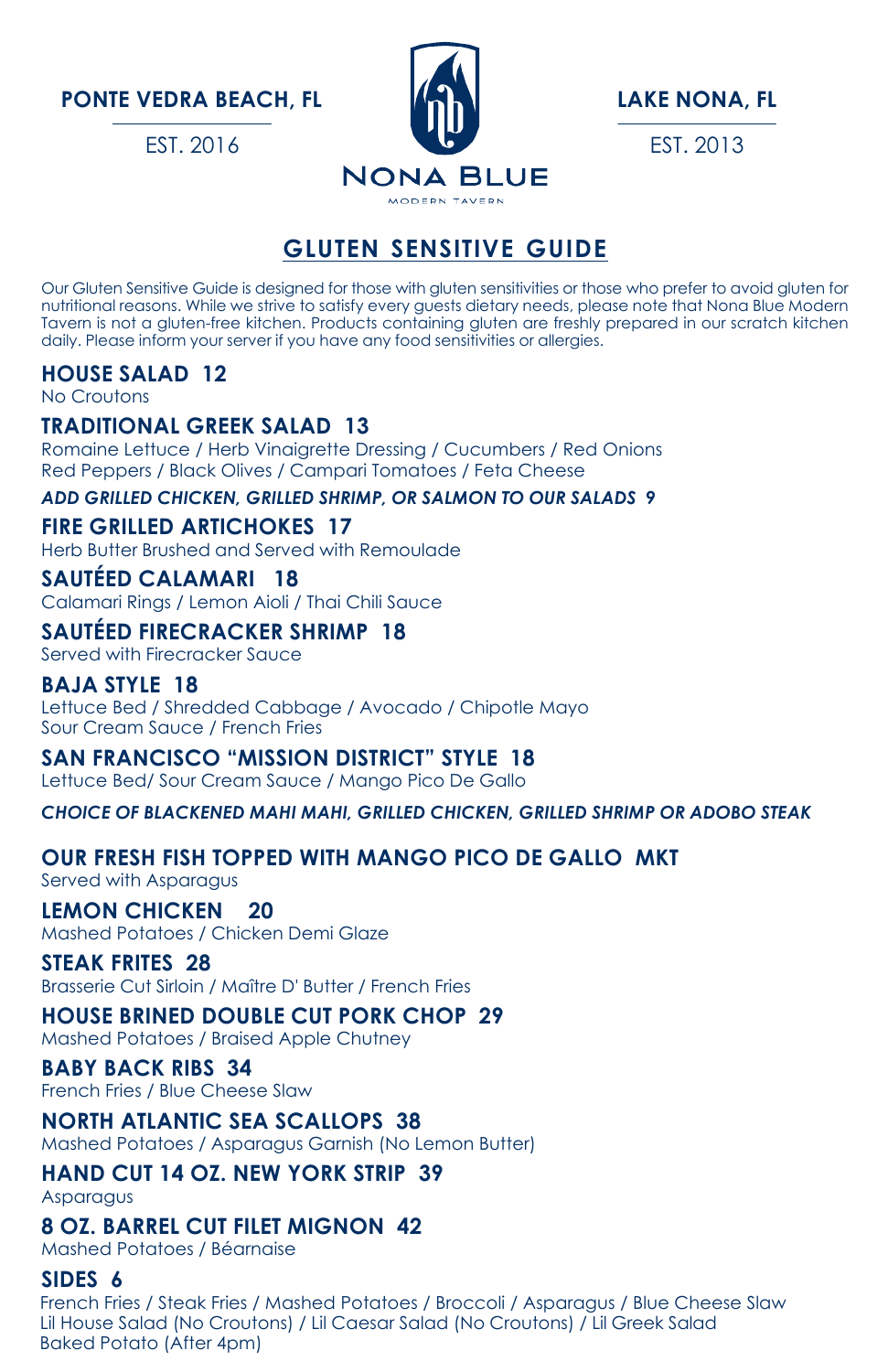EST. 2016



LAKE NONA **, FL**

EST. 2013

#### **NONA BLUE** MODERN TAVERN

### **SUNDAY BRUNCH MENU**

### **BELGIAN WAFFLE 11**

Buttermilk Waffle / Marinated Strawberries / Whipped Cream Confectioners Sugar / Applewood Smoked Bacon

### **FRENCH TOAST 11**

French Toast / Marinated Strawberries / Blueberries / Candied Pecans Blueberry Balsamic Jam

#### **LEMON RICOTTA PANCAKES 12**

Two Lemon Ricotta Pancakes / Applewood Smoked Bacon / Home Fries

### **CLASSIC THREE EGG OR EGG WHITE OMELETTE 13**

Choice of; Diced Ham / Smoked Bacon / Monterey Jack / Cheddar Red Peppers / Onions / Tomatoes / Sliced Mushrooms / Home Fries

#### **EGGS BENEDICT 13**

Poached Eggs / Canadian Bacon / English Muffin / Hollandaise Sauce Home Fries

#### **BREAKFAST FLATBREAD 15**

Chopped Egg / Marinara Sauce / Cheddar / Mozzarella / Sausage Green Onions / Red Peppers / Sour Cream Sauce

#### **TAVERN QUICHE 15**

Four Cheese Blend / Ham / Turkey / Field Green Garnish Herb Vinaigrette / Home Fries

#### **CHICKEN AND WAFFLE 16**

Buttermilk Waffle / Three Fried Chicken Tenders / Honey Butter Applewood Smoked Bacon

#### **EGGS BENEDICT WITH SMOKED SALMON 16**

Poached Eggs / Smoked Salmon / English Muffin / Canadian Bacon Hollandaise Sauce / Home Fries

#### **STEAK AND EGG SANDWICH 18**

Prime Rib / Fried Eggs / Smoked Bacon / Havarti Cheese Sliced Tomatoes / Toasted Baguette / Steak Fries

### **EGGS BENEDICT WITH LOBSTER 19**

Poached Eggs / Butter Poached Lobster Meat / Canadian Bacon Grilled Asparagus / Hollandaise Sauce / Home Fries